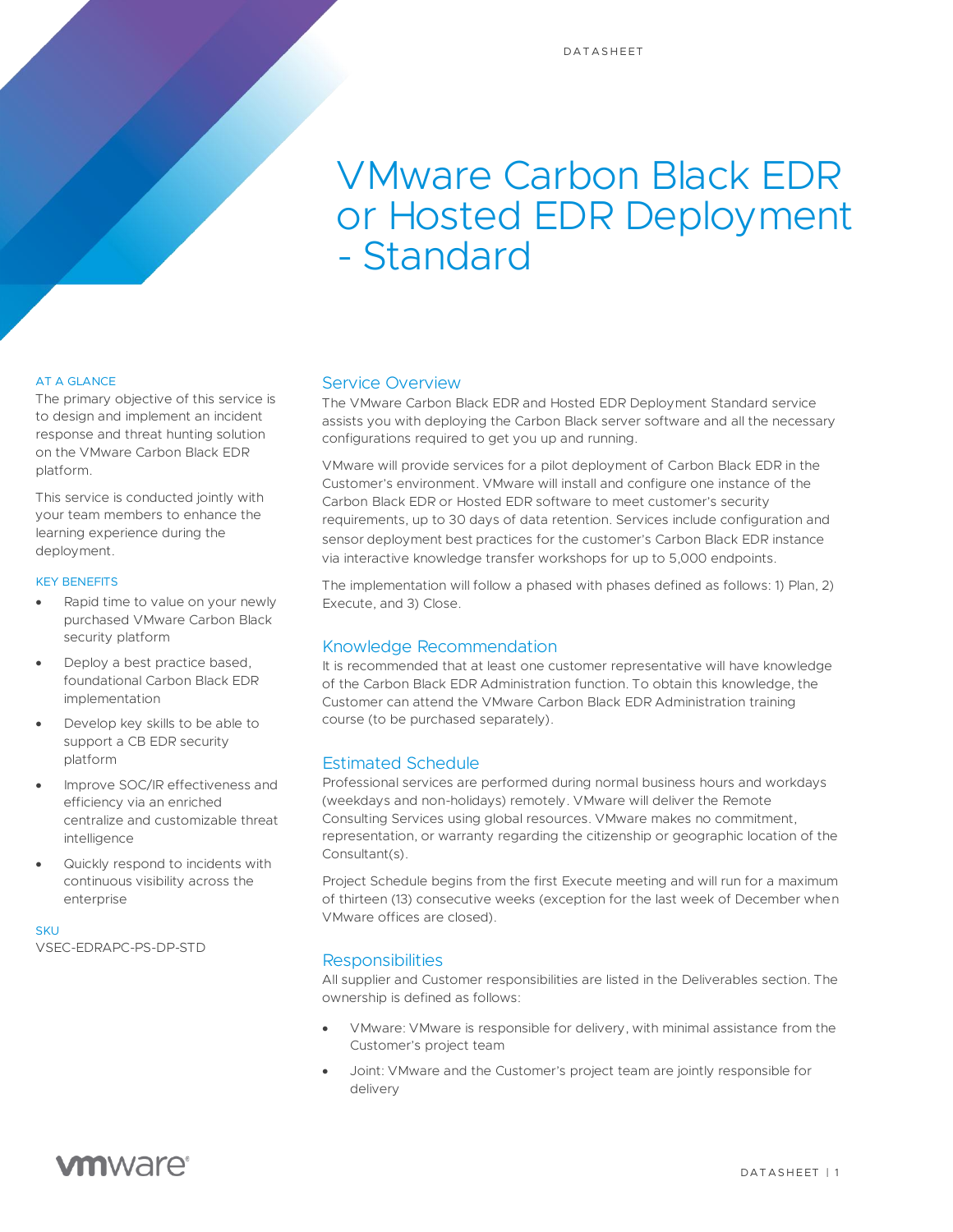• Customer: The Customer is responsible for delivery, with minimal assistance from VMware

## Project Scope

The project scope is defined as follows for Carbon Black EDR:

- Install up to one (1) CB EDR Server (not applicable for Hosted EDR customers)
- WebUI walkthrough
- Assist in deployment of up to two (2) sensors
- Up to one (1) syslog/CEF for SIEM solution
- Up to one (1) supported network integration
- Integrate supported 3rd party threat intel feed
- Up to fifteen (15) sensor groups and watchlists
- Up to fifteen (15) alerts and watchlist hits

## **Deliverables**

| ID               | <b>DESCRIPTION</b>                                          | <b>TOOL/DELIVERABLE</b>                                        | <b>PRIMARY</b><br><b>OWNER</b> | <b>COMMENTS</b>                                                                                |  |  |
|------------------|-------------------------------------------------------------|----------------------------------------------------------------|--------------------------------|------------------------------------------------------------------------------------------------|--|--|
| PHASE 1: PLAN    |                                                             |                                                                |                                |                                                                                                |  |  |
| 1.1              | Kick-Off<br>Meeting                                         | Solution Overview<br>presentation                              | Joint                          | Initial meeting to<br>discuss project scope,<br>objectives, impact<br>assessment, and<br>teams |  |  |
| 1.2              | Review<br>Datasheet                                         | $\overline{a}$                                                 | <b>CUSTOMER</b>                | Understand service<br>assumptions, scope,<br>and completion<br>criteria                        |  |  |
| 1.3              | Validate Pre-<br>Installation<br>Requirements               | <b>Operating Environment</b><br>Requirements (OER)<br>document | VMWare                         | Minimum system<br>requirements                                                                 |  |  |
| 1.4              | Review<br>Change<br>Management<br>Strategy                  |                                                                | <b>CUSTOMER</b>                | Customer determines<br>a change<br>management process<br>for agent testing and<br>installation |  |  |
| PHASE 2: EXECUTE |                                                             |                                                                |                                |                                                                                                |  |  |
| 2.1              | Installation &<br>Configuration<br>of Application<br>Server | Install up to one (1)<br>Carbon Black EDR<br>Server            | Joint                          | Install and configure<br>application server<br>components as<br>necessary                      |  |  |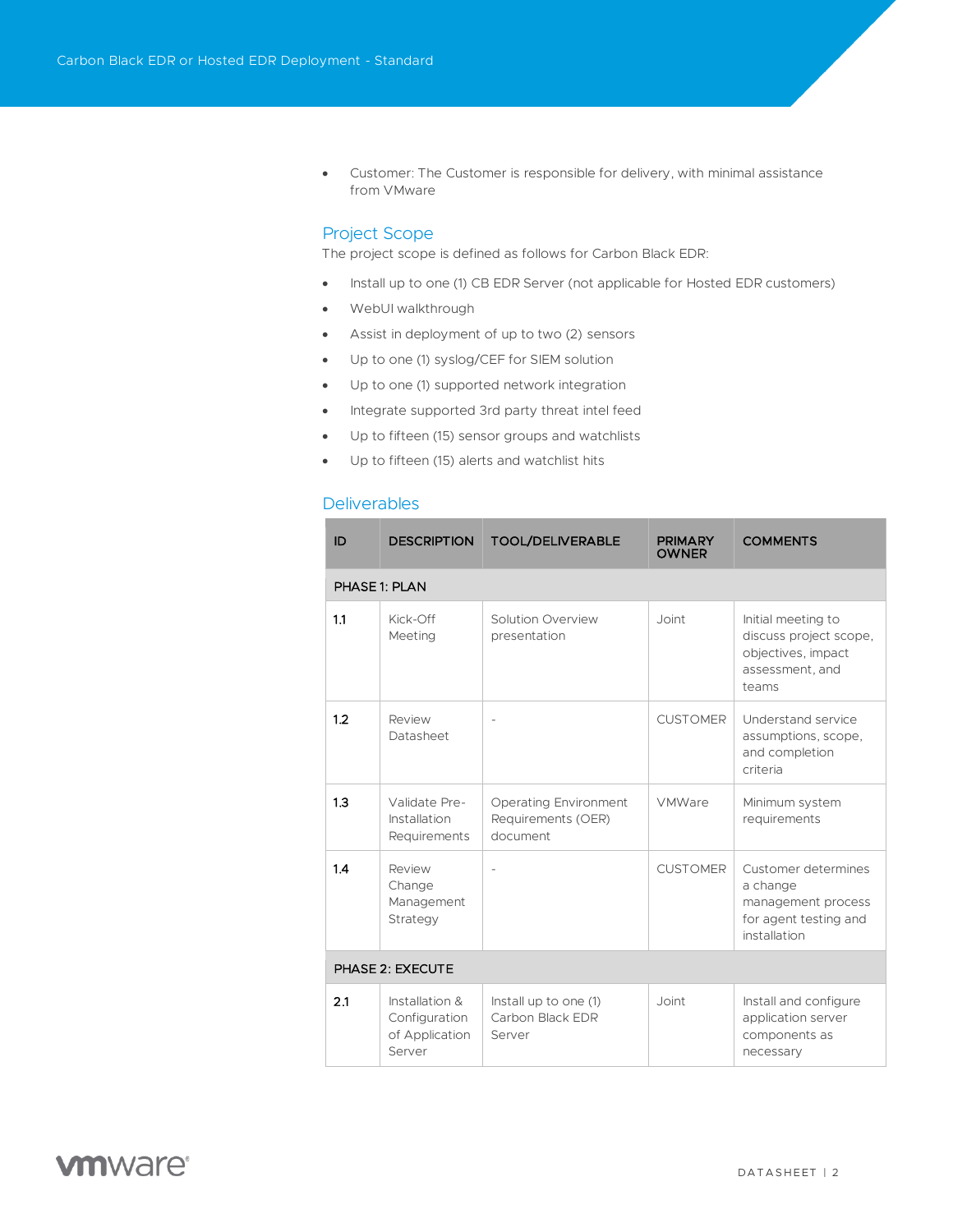| 22             | Pilot<br>Deployment               | Deploy up to two (2)<br>Carbon Black EDR<br>sensors                                                                                                             | <b>CUSTOMER</b> | Customer defines an<br>end-user<br>communication plan<br>for pilot user<br>community |  |  |
|----------------|-----------------------------------|-----------------------------------------------------------------------------------------------------------------------------------------------------------------|-----------------|--------------------------------------------------------------------------------------|--|--|
| 2.3            | Configuration<br>Assistance       | Create up to fifteen (15)<br>sensor groups and<br>watchlists<br>Up to one (1) syslog/CEF<br>for SIEM solution<br>Up to one (1) supported<br>network integration | Joint           | Assist analyzing event<br>data, define threat<br>intelligence and<br>watchlists      |  |  |
| 2.4            | Publish<br>Adoption<br>Guide      | Product adoption<br>document                                                                                                                                    | <b>VMware</b>   | High-level operational<br>guide                                                      |  |  |
| 2.5            | Production<br>Deployment          | Deploy remaining<br>Carbon Black EDR<br>sensors                                                                                                                 | <b>CUSTOMER</b> | Customer deploys<br>solution to production<br>endpoints                              |  |  |
| 2.6            | Alerts and<br>Watchlist Hits      | Review and triage up to<br>fifteen (15) alerts and<br>watchlist hits                                                                                            | Joint           | Assist with alert<br>notifications and<br>triage                                     |  |  |
| PHASE 3: CLOSE |                                   |                                                                                                                                                                 |                 |                                                                                      |  |  |
| 3.1            | Customer<br>Support<br>Transition | Project closure email                                                                                                                                           | <b>VMware</b>   | Transition to support                                                                |  |  |

#### Completion Criteria

The project is deemed complete upon ONE of the following criteria – whichever comes first:

- 1. Completion of all service deliverables in the Deliverables section.
- 2. After thirteen (13) consecutive weeks from date the project is moved to Phase 2 Execute (Deliverable 2.1).
- 3. After 12 months from purchase date
- 4. If the services were purchased using PSO credits the services expire the same time the credits expire unless a credit extension is requested. Work with your Account Executive to determine a plan for all remaining credits on the account and request an extension.

# Out of Scope

The following are the out of scope items for this project.

#### General

• Installation and configuration of custom or third-party applications and operating systems on deployed virtual machines.

# **vm**ware<sup>®</sup>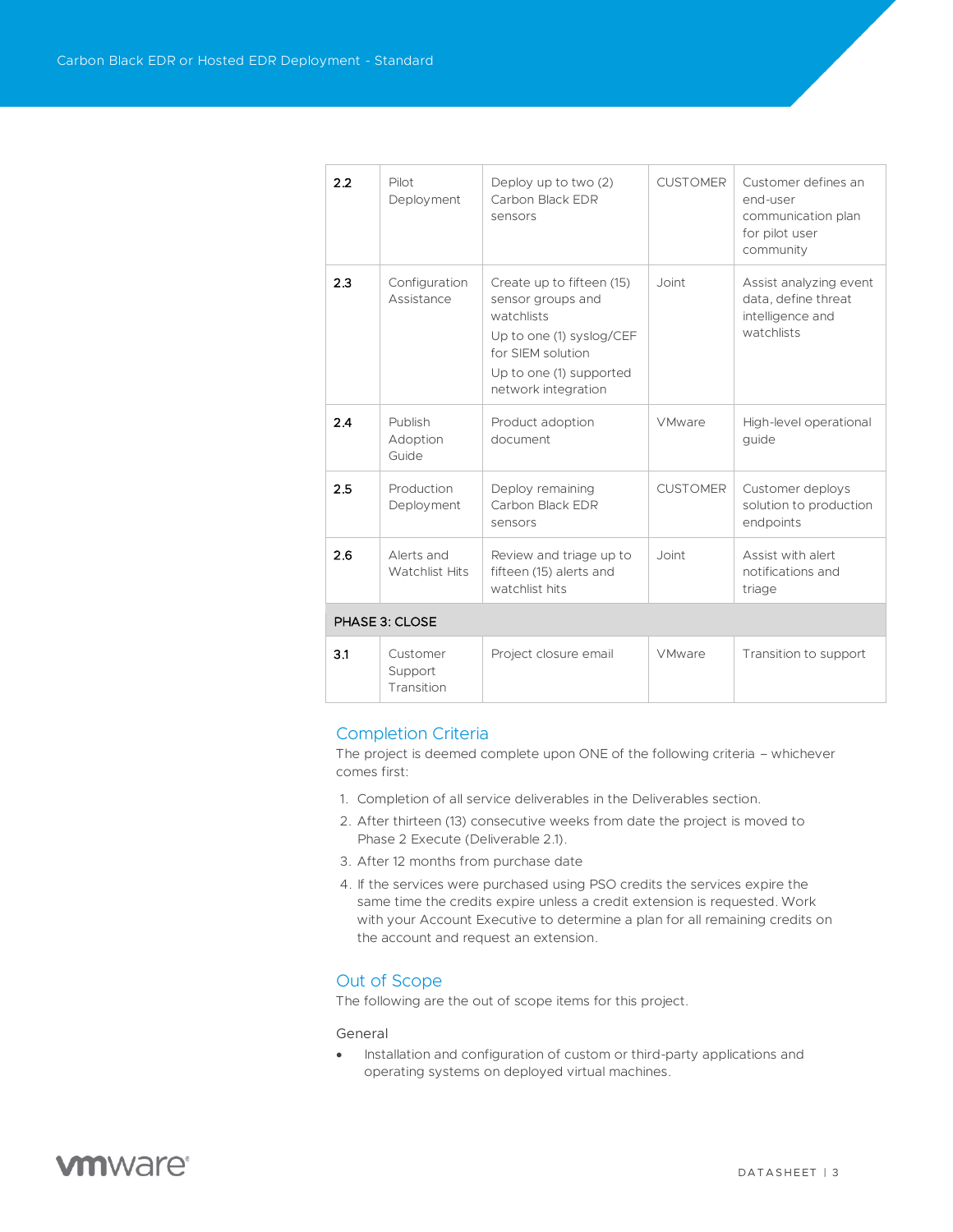- Operating system administration including the operating system itself or any operating system features or components.
- Management of change to virtual machines, operating systems, custom or third-party applications, databases, and administration of general network changes within Customer control.
- Remediation work associated with any problems resulting from the content, completeness, accuracy, and consistency of any data, materials, or information supplied by the Customer.
- Installation or configuration of VMware products not included in the scope of this document.
- Installation and configuration of third-party software or other technical services that are not applicable to VMware components.
- Configuration of VMware products used for the service other than those implemented for the mutually agreed to use cases.
- Customer solution training other than the defined knowledge transfer session.

#### Carbon Black EDR

- Remediation/removal of unauthorized, malicious, or unwanted files.
- Investigation and analysis of potential malware and threats.
- Configuring more than one administration console.
- Building of custom scripts or feeds.
- Performing custom threat feed configuration.
- Customer solution training other than the defined in scope services.
- Developing custom documentation.
- Troubleshooting integration or infrastructure issues when deemed to be non-Company product issues.

# **vm**ware<sup>®</sup>